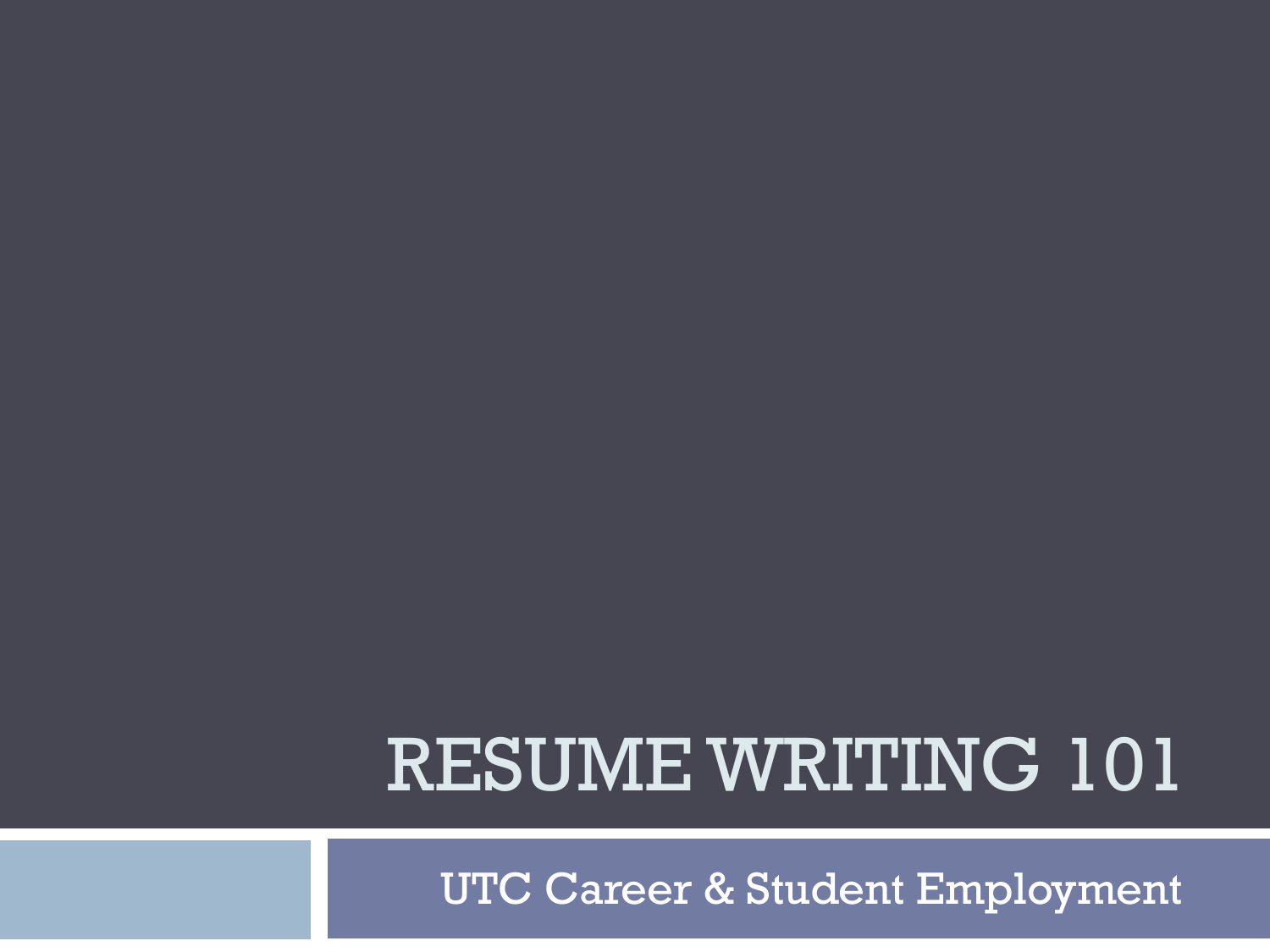# **Making Your Resume Pop**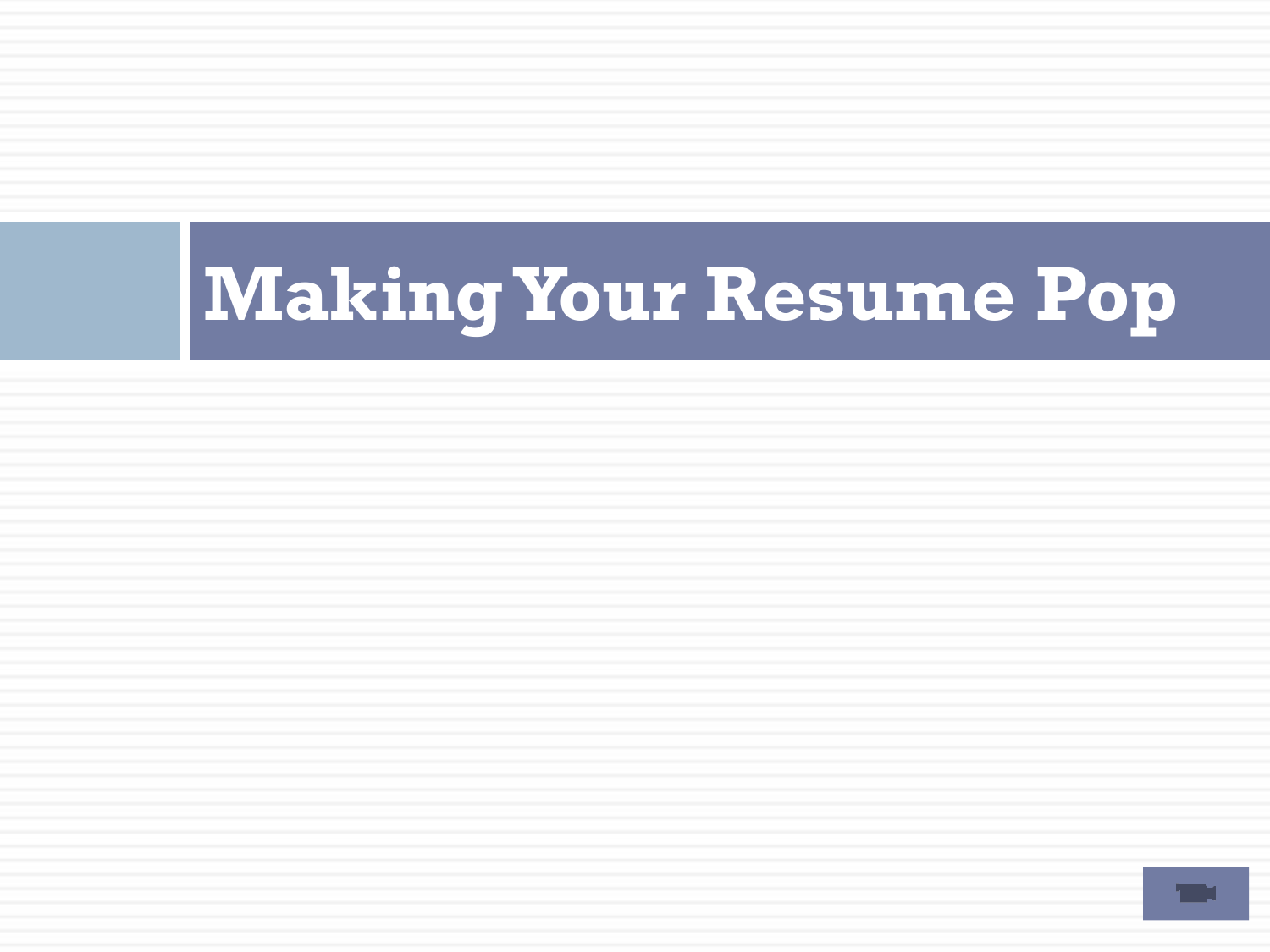# **Pop Quiz!**

 $\Box$  What is the initial amount of time an employer takes to review an applicant's resume?

 $\Box$ Answer:

 $\Box$ 15 – 20 seconds minimum

 $\square$ 45 seconds maximum

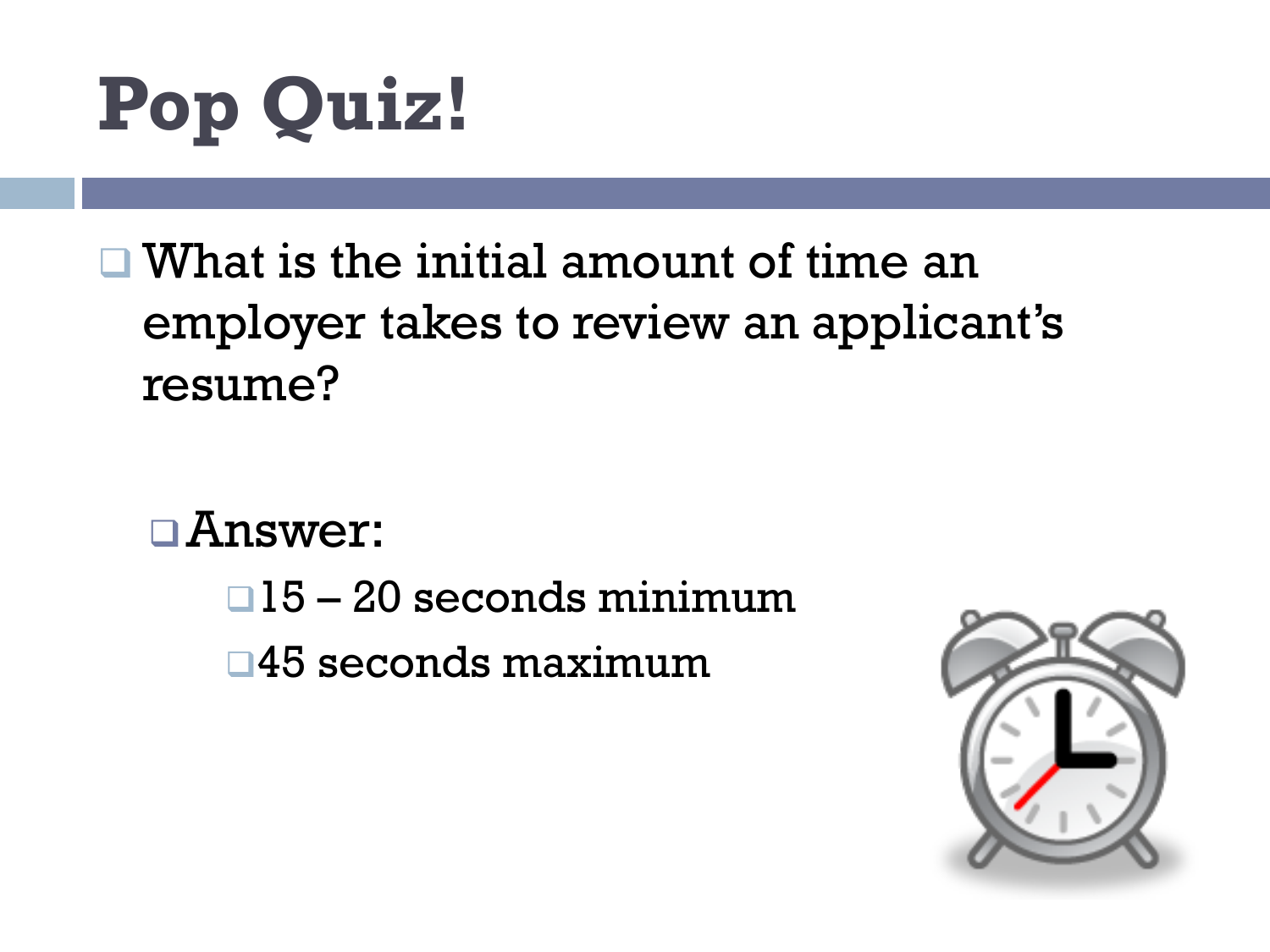## **Why do you need a resume?**

- □ A marketing tool
- $\Box$  To obtain an interview, not a job
- **Requirement of many organizations**

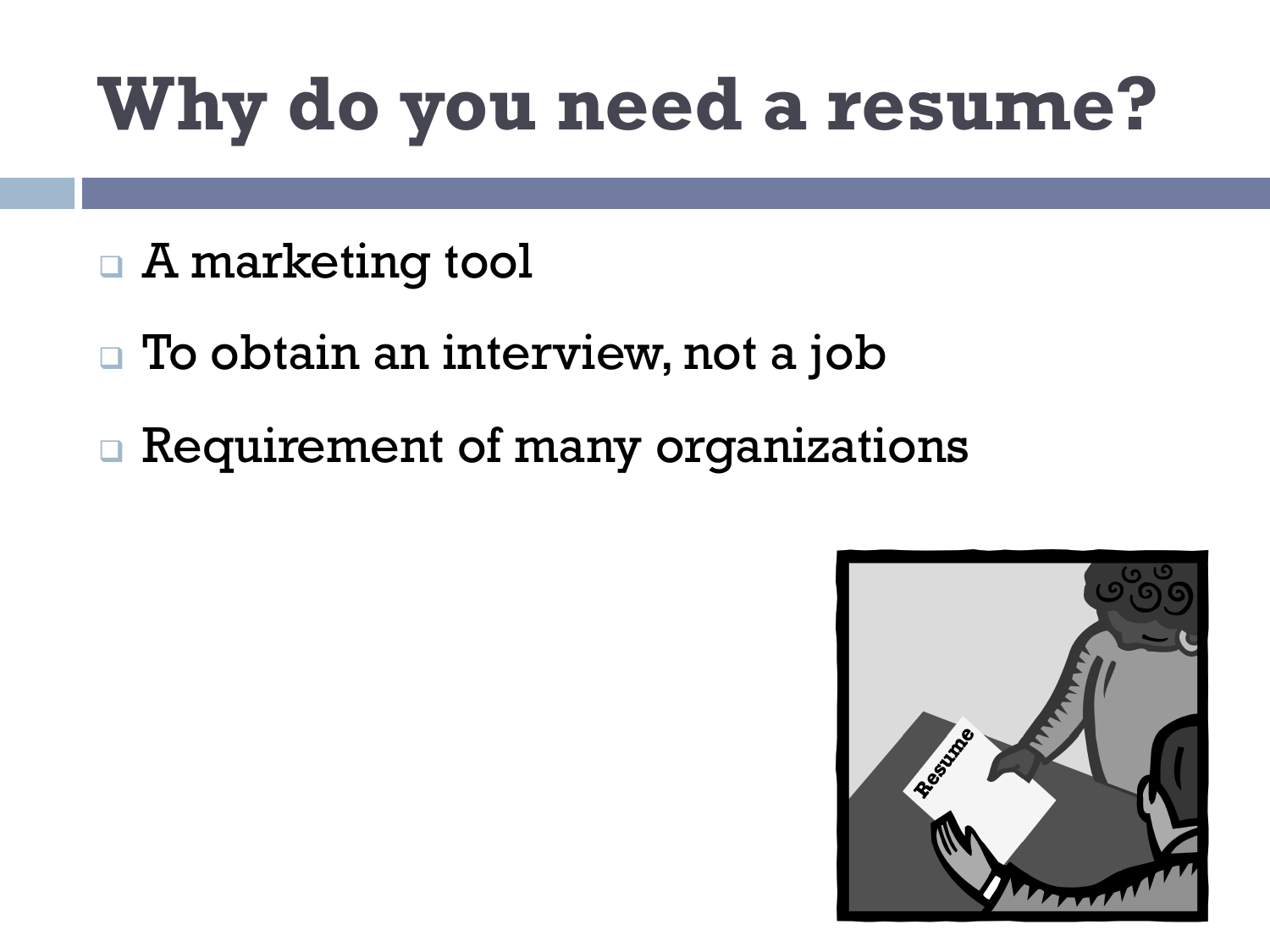### **Resume- hidden messages**

#### **Resume You**

- $\square$  Neat
- <sup>q</sup> Well-organized
- <sup>q</sup> Error free
- <sup>q</sup> Professional appearance

- $\square$  Neat
- <sup>q</sup> Well-organized
- $\Box$  Attention to detail

<sup>q</sup> Careful & Competent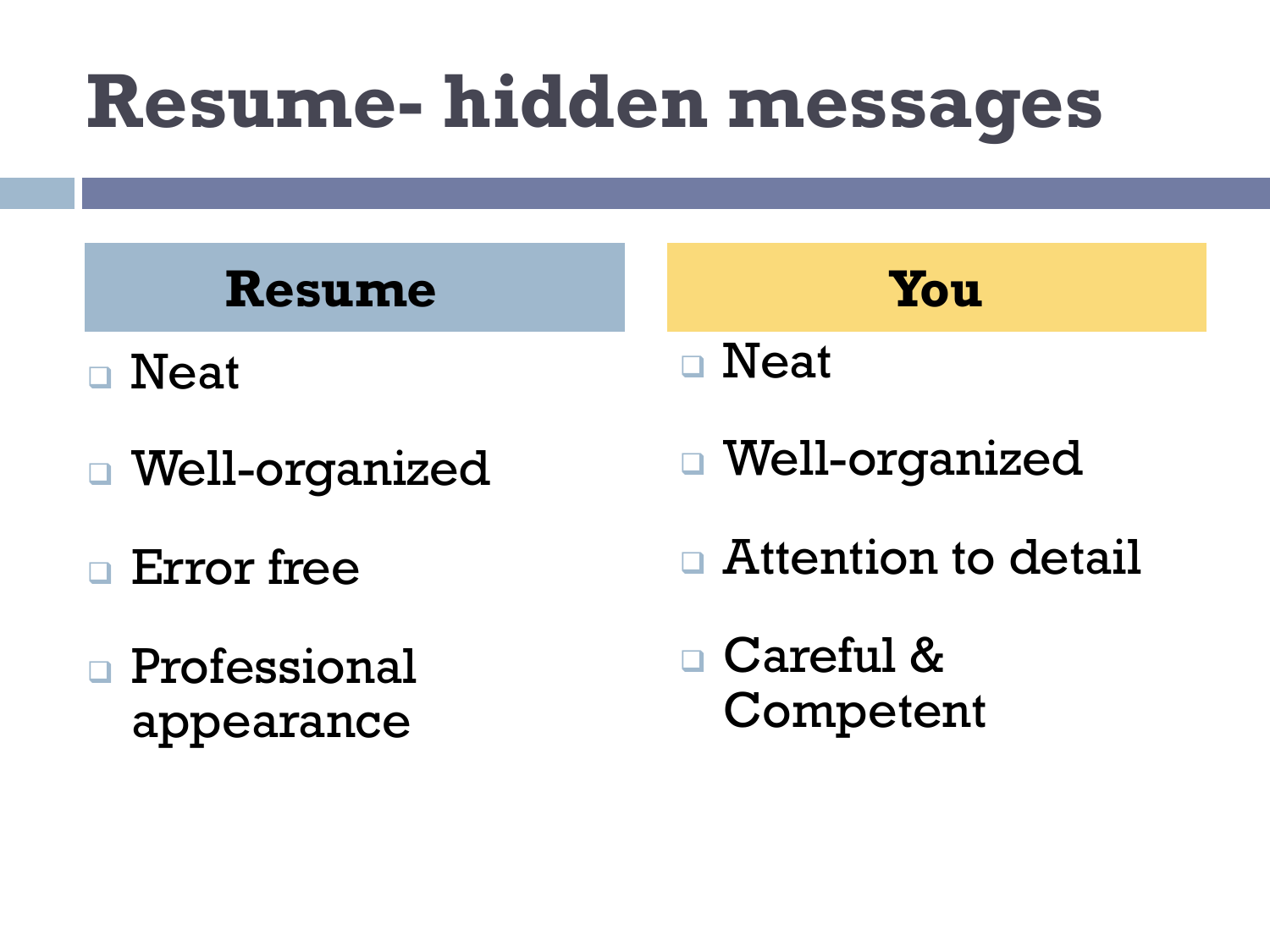### **Sections of a Resume**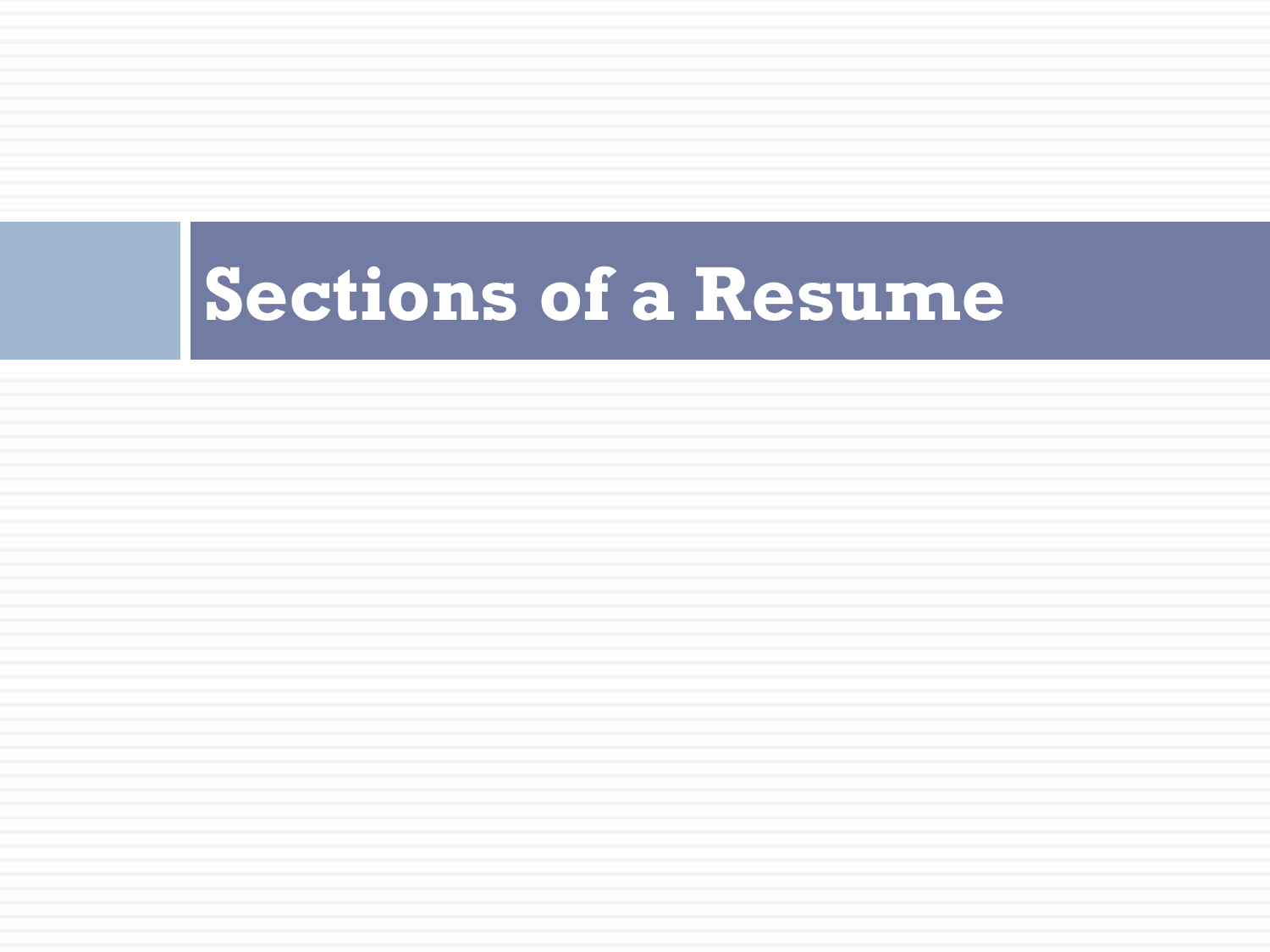### **The Header**

- **q** What should be included?
	- $\square$  Name
	- **Permanent and present address**
	- $\Box$  E-mail address
	- $\Box$  Telephone number
- □ Where should contact information go?  $\square$  Top of the page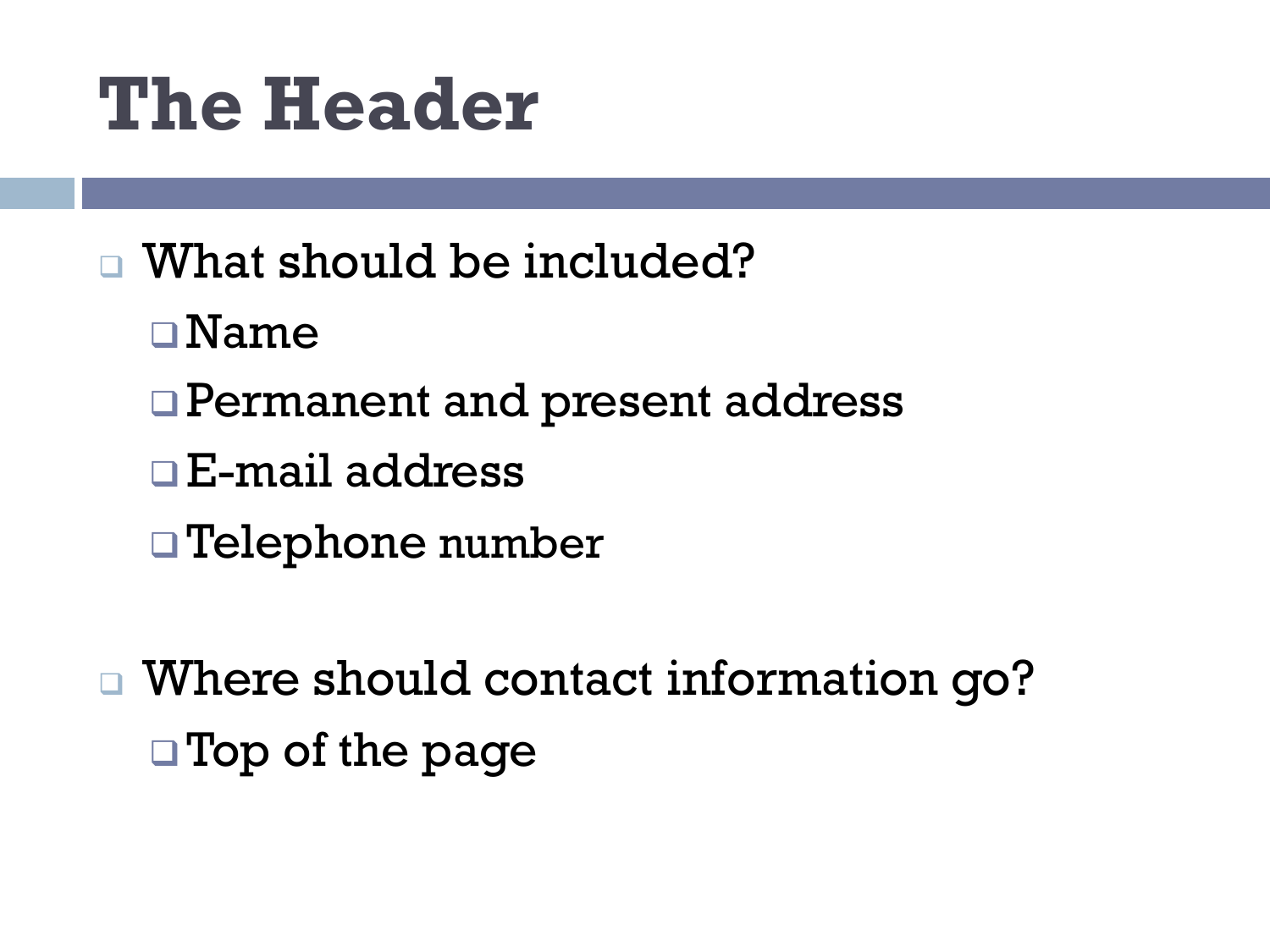1234 River Run Road Chattanooga, TN 37343

413-425-5555 suzyqstudent@utc.edu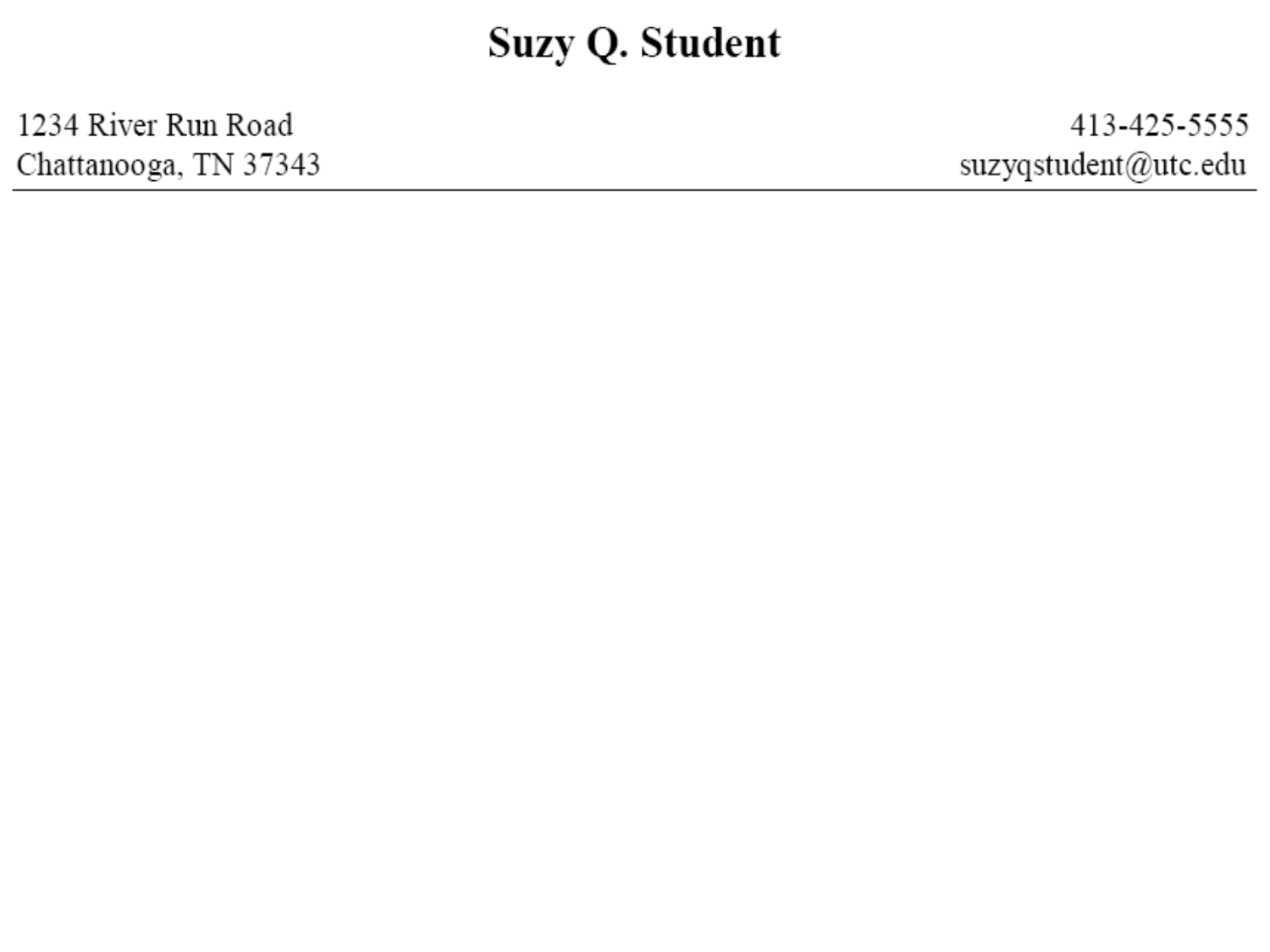### **Objective Statement**

#### <sup>q</sup> **Purpose**

 $\Box$  Communicate the type of position you are interested in

#### <sup>q</sup> **Examples**

- $\Box$  Management trainee position with a specialty retailer.
- q Technical sales with an energy related industry in the Southwest. Long range goals of regional sales management.
- To obtain a position as field service representative with XYZ Software Corporation.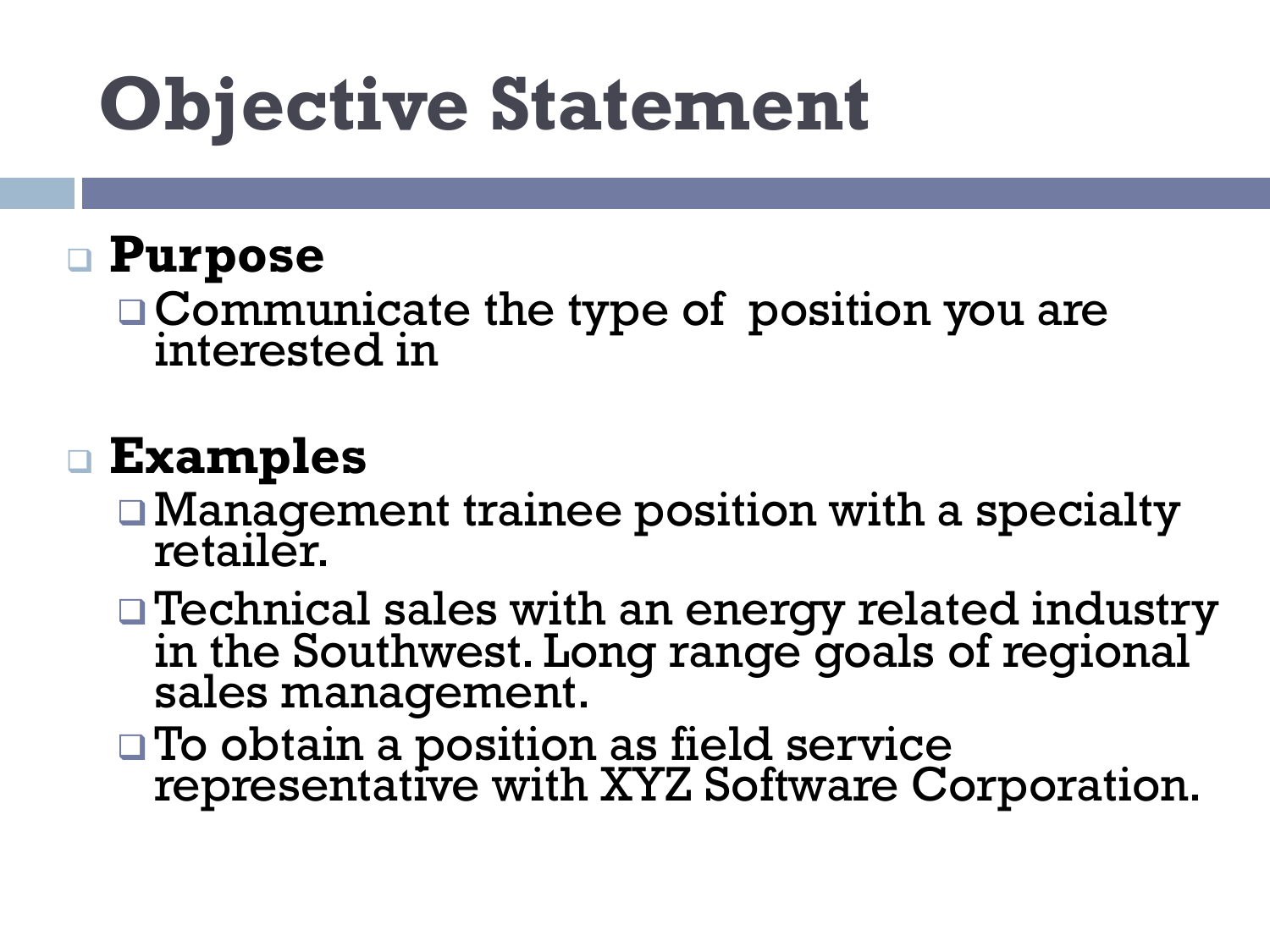1234 River Run Road Chattanooga, TN 37343

413-425-5555 suzyqstudent@utc.edu

To obtain an entry-level Human Resources position Objective: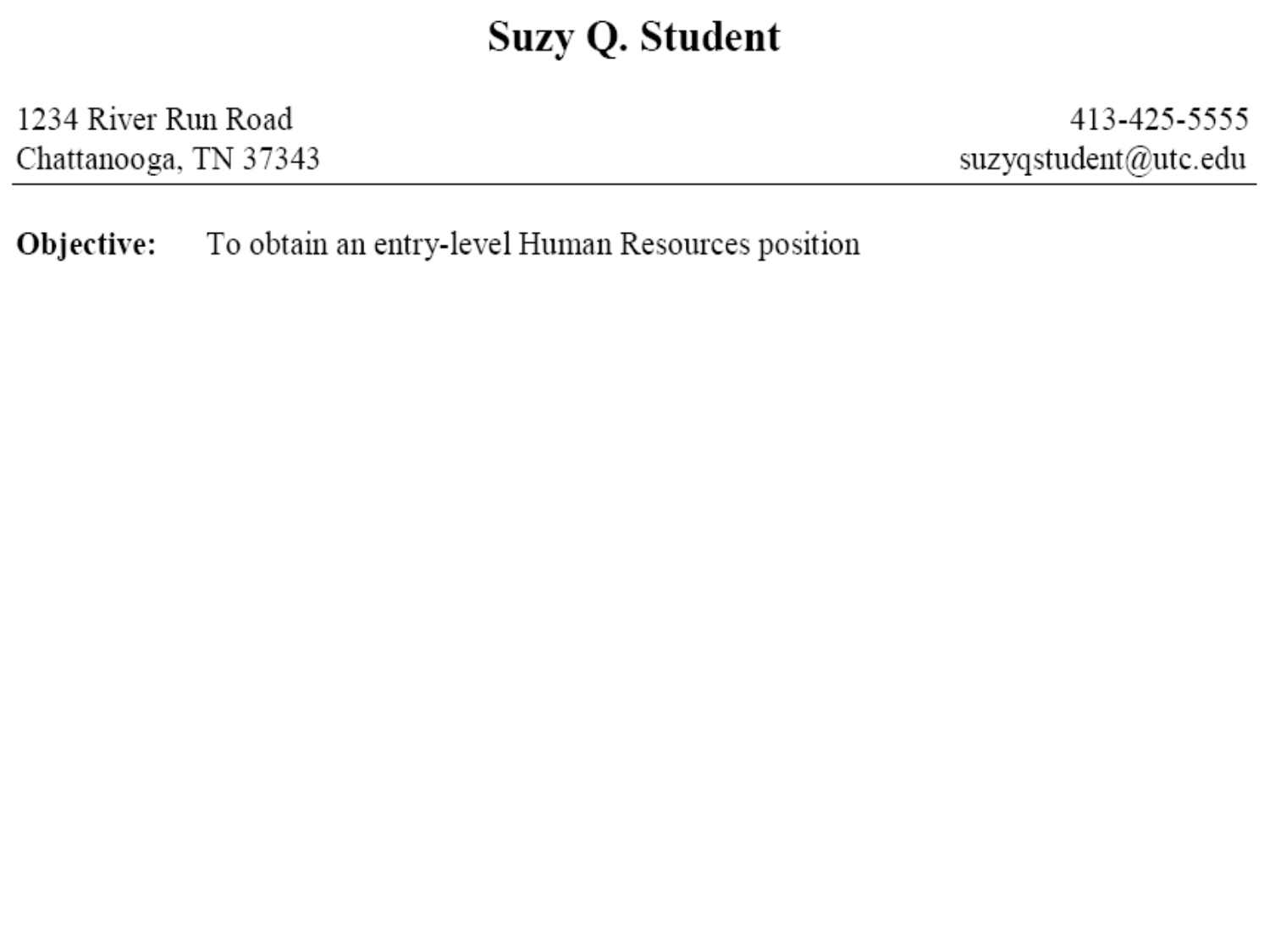### **Education**

#### <sup>q</sup> **Name of Institution**

 $\Box$  Include city and state if not part of the title

### <sup>q</sup> **Name of your degree and major**

 $\square$  Bachelor of  $\square$ 

□ *Bachelor of Science in Business Administration: Accounting* 

### <sup>q</sup> **List degrees in reverse chronological order**

 $\Box$  Most recent degree is listed first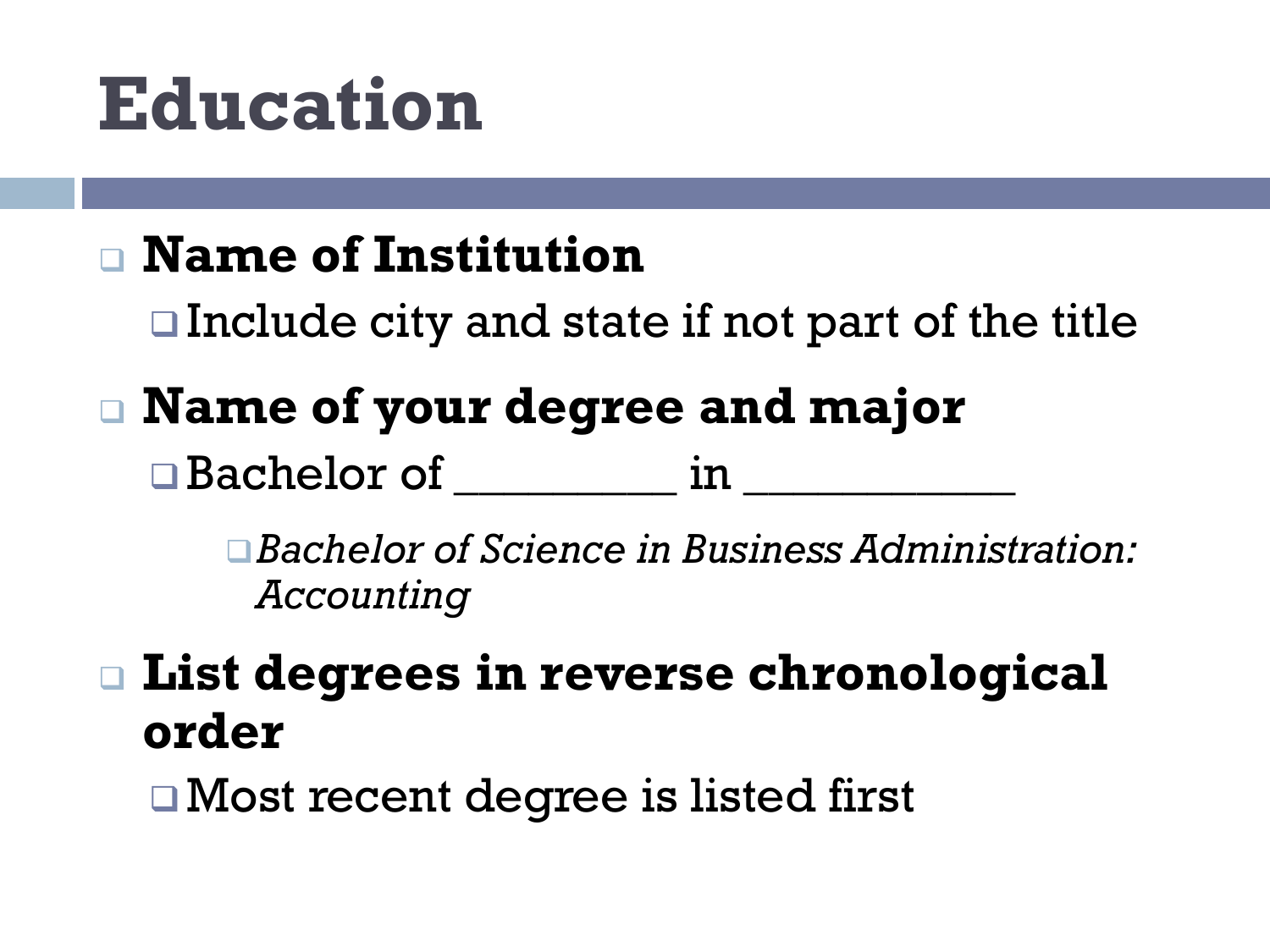### **Education**

#### <sup>q</sup> **Date or expected date of graduation**

- □ Graduation Date: May 2014
- □ Expected Graduation Date: May 2015

### <sup>q</sup> **GPA**

□ Major or overall at least 3.0

- $\Box$  Round down to the nearest tenth
	- $\Box$  3.0 not 3.062
	- □ GPA: 4.0, Summa Cum Laude

### <sup>q</sup> **High School Information**

□ Do not include after Sophomore year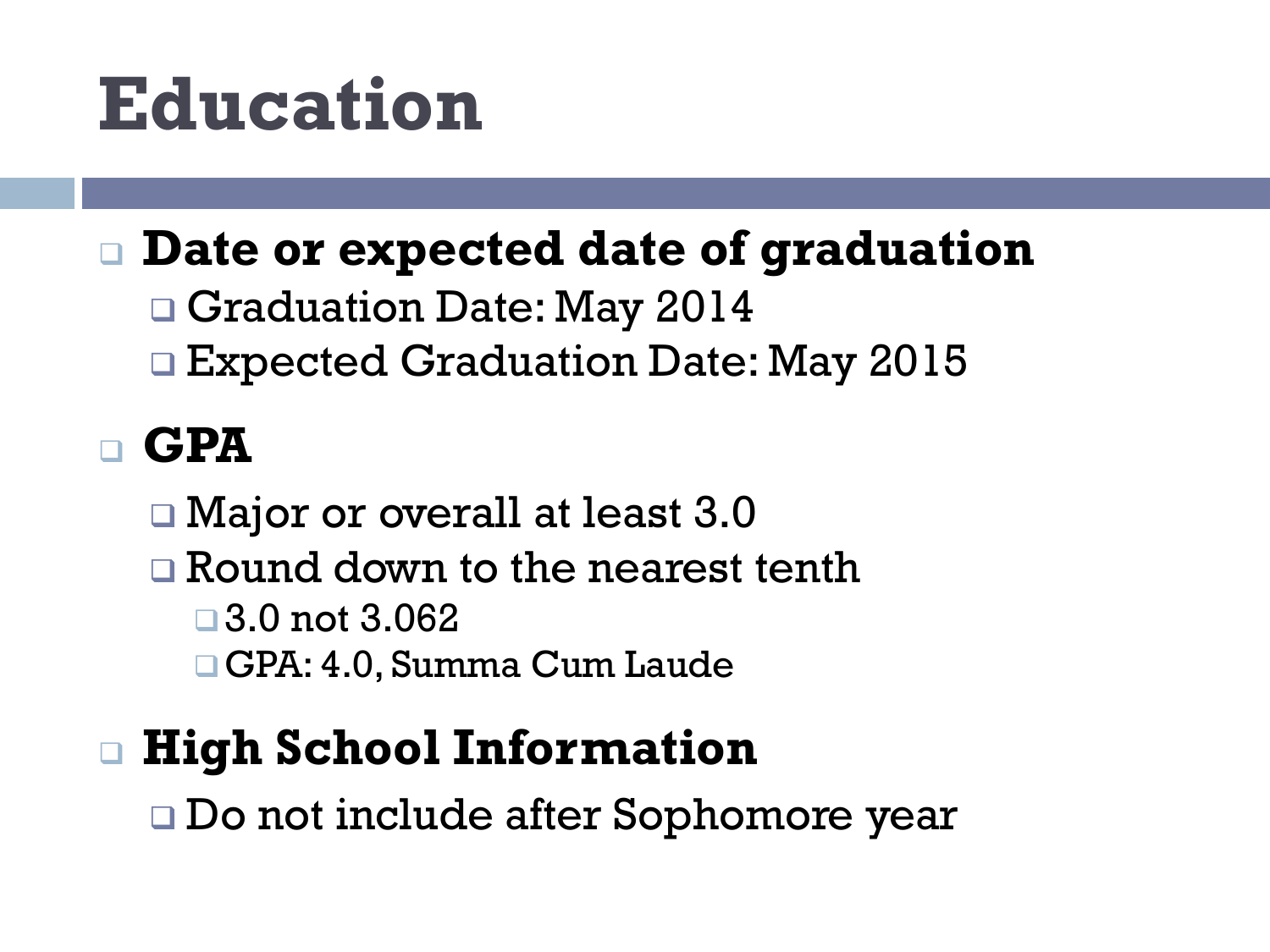1234 River Run Road Chattanooga, TN 37343

413-425-5555 suzyqstudent@utc.edu

Objective: To obtain an entry-level Human Resources position

**Education:** University of Tennessee at Chattanooga Bachelor of Science in Business Administration: Human Resource Management

- Expected Graduation Date: May 2007  $\bullet$
- $GPA$  3.1  $\bullet$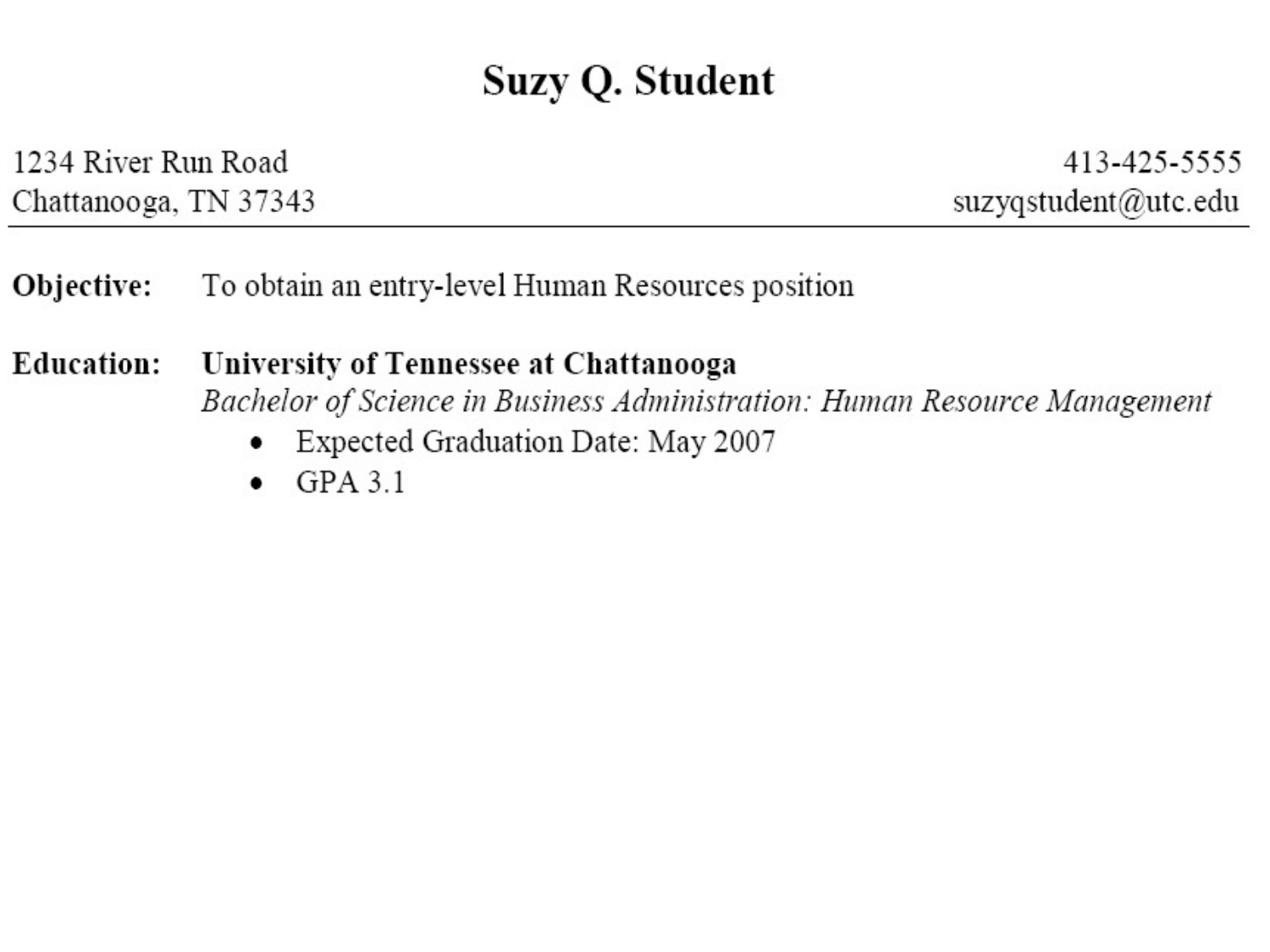### **Experience**

#### <sup>q</sup> **Use the term "experience"**

#### <sup>q</sup> **What is considered experience?**

- $\Box$ Full and part-time jobs
- qSelf-employment
- qVolunteer work
- $\Box$ Practicum, field, and cooperative education

#### q **Information to include**

- $\Box$ Job Title
- □Dates of employment
- $\Box$ Company name
- **nCity & State**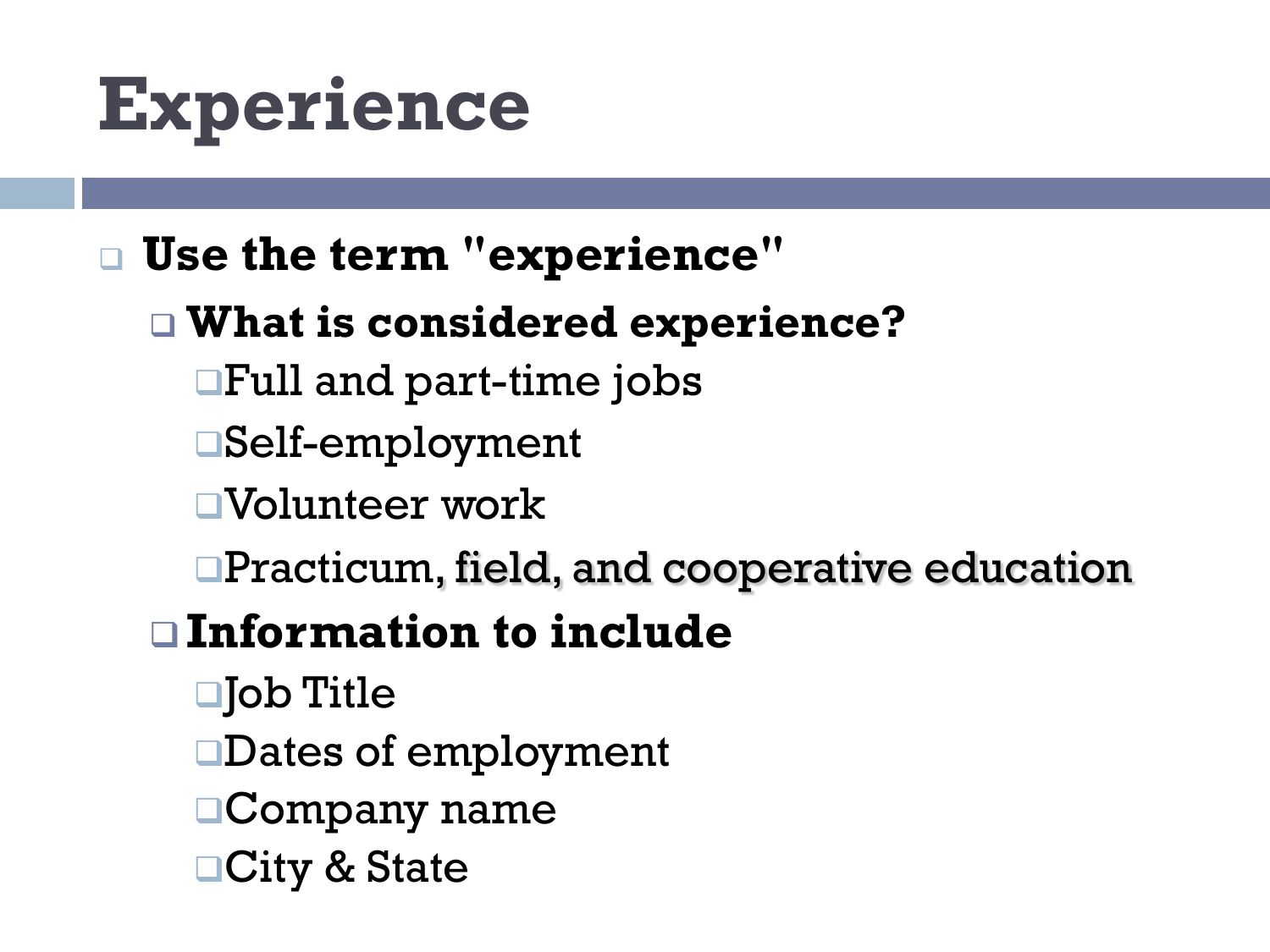## **Listing Responsibilities**

- <sup>q</sup> Use bullet points
- $\Box$  Start of each line with an action verb
	- $\Box$  Present tense if currently employed
	- $\Box$  Past tense if no longer employed
	- $\Box$  Vary your choice of verbs
- □ Tailor skills and experiences to the position for which you are applying
- □ Be concise while providing enough detail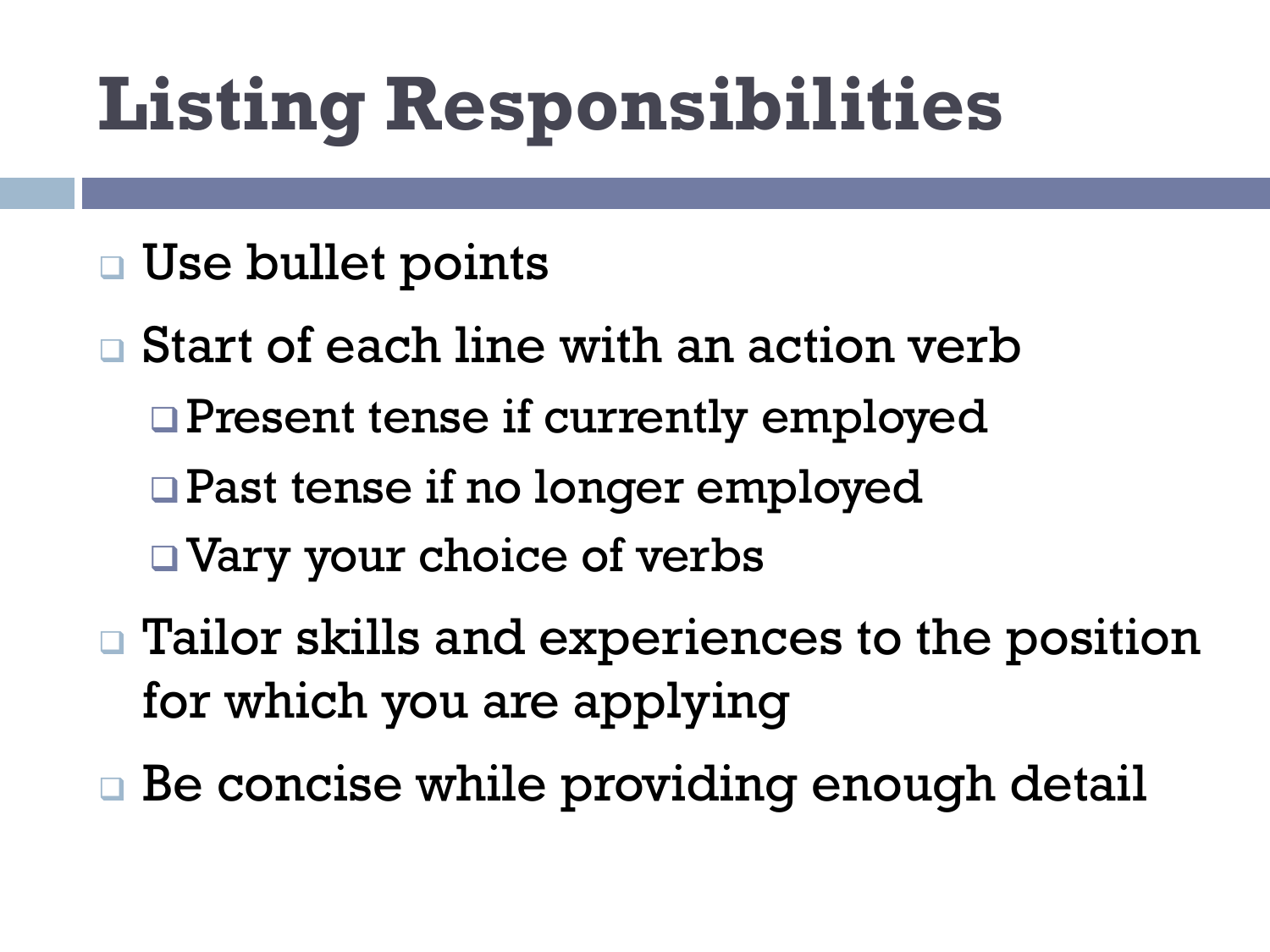| 1234 River Run Road<br>Chattanooga, TN 37343 |                                                                                                                                                                                                                        | 413-425-5555<br>suzyqstudent@utc.edu       |
|----------------------------------------------|------------------------------------------------------------------------------------------------------------------------------------------------------------------------------------------------------------------------|--------------------------------------------|
| Objective:                                   | To obtain an entry-level Human Resources position                                                                                                                                                                      |                                            |
| <b>Education:</b>                            | University of Tennessee at Chattanooga<br>Bachelor of Science in Business Administration: Human Resource Management<br>Expected Graduation Date: May 2007<br>$GPA$ 3.1                                                 |                                            |
| Relevant                                     |                                                                                                                                                                                                                        |                                            |
| <b>Experience:</b>                           | <b>Human Resources Intern</b><br>Blue Cross Blue Shield of Tennessee<br>Assisted with updating employee personnel files<br>Screened job applicants<br>Observed the Human Resource Manager interviewing applicants<br>٠ | June 2005 – August 2005<br>Chattanooga, TN |
| Other                                        |                                                                                                                                                                                                                        |                                            |
| <b>Experience:</b>                           | <b>Sales Associate</b><br>Abercrombie & Fitch<br>Train new employees<br>٠<br>Participate in interviewing and selecting employees<br>٠<br>Oversee inventory and auditing of products<br>Open and close store            | May 2003 - Present<br>Chattanooga, TN      |
|                                              | <b>Student Worker</b><br>UTC College of Health and Human Services<br>Performed internet research<br>Organized office file, records, etc.<br>Responded to office inquiries<br>Answered a multi-line telephone           | August 2002 - May 2003<br>Chattanooga, TN  |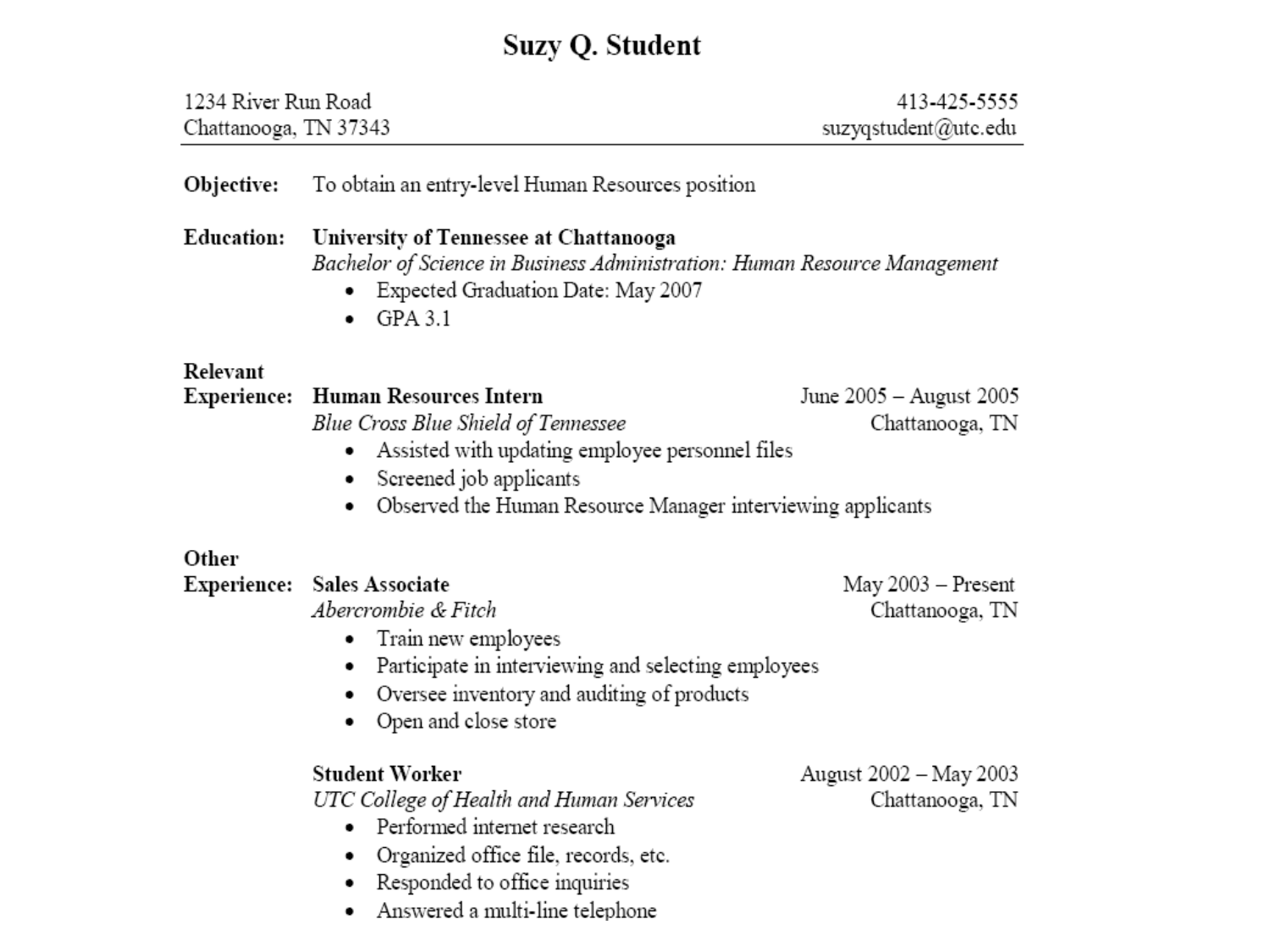### **Honors & Awards**

- **Q** Order by dates
	- Reverse chronological
- **n** Rank order by importance to the career objective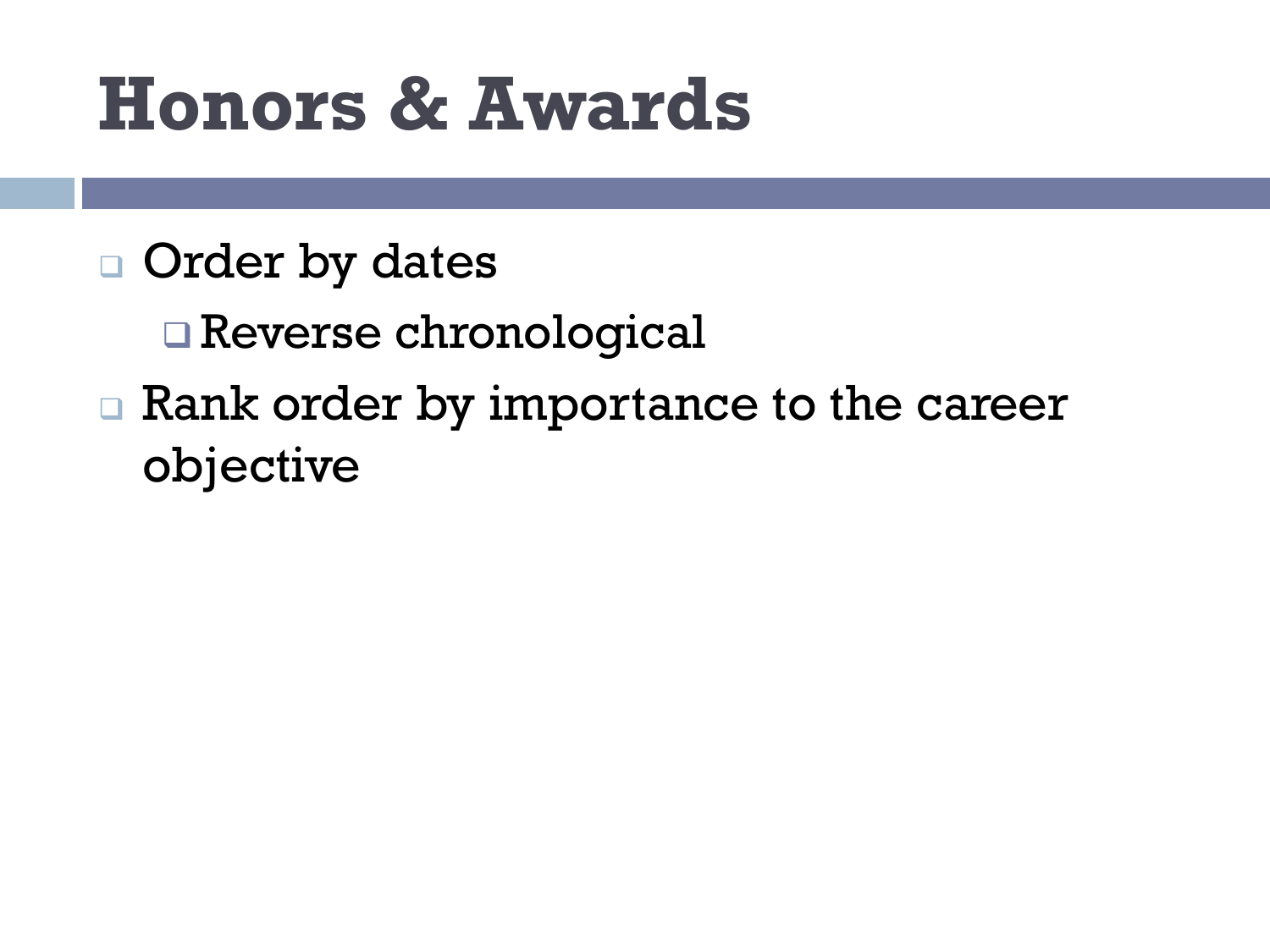### **Professional Affiliations & Activities**

- **□** Order by date
	- Reverse chronological
- **Exank order by importance to the career** objective
- <sup>q</sup> Do not say *Member of …*
- □ Emphasize your leadership roles
- □ Spell out the organization's name:  $\square$ Do not use abbreviations or acronyms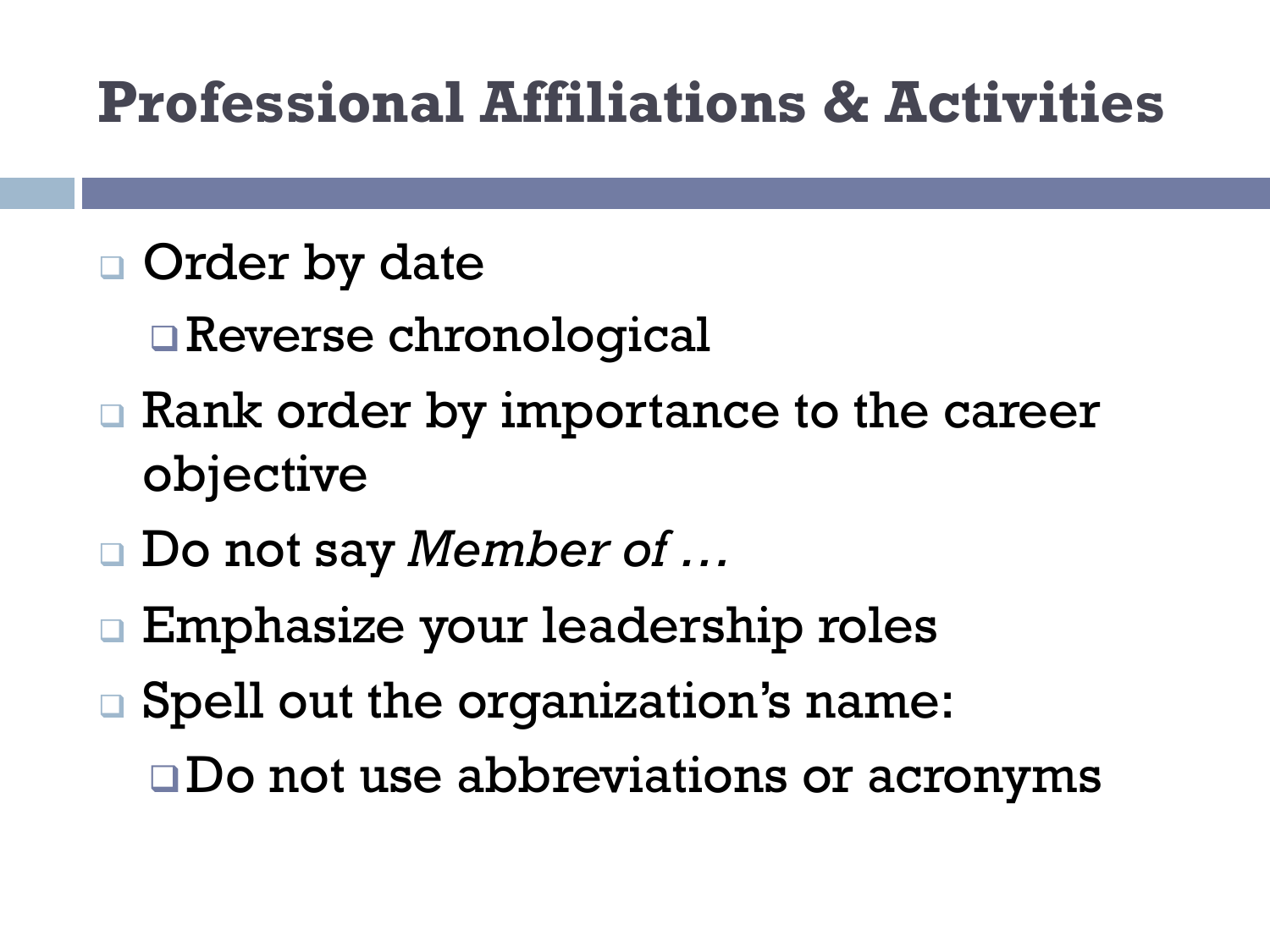| 1234 River Run Road   |                                                                                                                                                                                                                             | 413-425-5555                               |
|-----------------------|-----------------------------------------------------------------------------------------------------------------------------------------------------------------------------------------------------------------------------|--------------------------------------------|
| Chattanooga, TN 37343 |                                                                                                                                                                                                                             | suzyqstudent@utc.edu                       |
| Objective:            | To obtain an entry-level Human Resources position                                                                                                                                                                           |                                            |
| <b>Education:</b>     | University of Tennessee at Chattanooga<br>Bachelor of Science in Business Administration: Human Resource Management<br>Expected Graduation Date: May 2007<br>$\bullet$ GPA 3.1                                              |                                            |
| Relevant              | Experience: Human Resources Intern<br>Blue Cross Blue Shield of Tennessee<br>Assisted with updating employee personnel files<br>Screened job applicants<br>Observed the Human Resource Manager interviewing applicants<br>٠ | June 2005 - August 2005<br>Chattanooga, TN |
| Other                 | Experience: Sales Associate<br>Abercrombie & Fitch<br>Train new employees<br>٠<br>• Participate in interviewing and selecting employees<br>• Oversee inventory and auditing of products<br>• Open and close store           | May 2003 - Present<br>Chattanooga, TN      |
|                       | Student Worker<br>UTC College of Health and Human Services<br>Performed internet research<br>٠<br>Organized office file, records, etc.<br>• Responded to office inquiries<br>Answered a multi-line telephone<br>٠           | August 2002 - May 2003<br>Chattanooga, TN  |
| Honors:               | Golden Key Honour Society, 2003 - Present<br>Phi Eta Sigma Honor Society, 2004 - 2008<br>٠<br>Dean's List, 2003 - 2007<br>٠                                                                                                 |                                            |
| Activities:           | Society for Human Resource Management, 2005 - Present<br>Student Government Association, Treasurer, 2006 - 2007                                                                                                             |                                            |

• Chattanooga Soup Kitchen, 2003 - 2005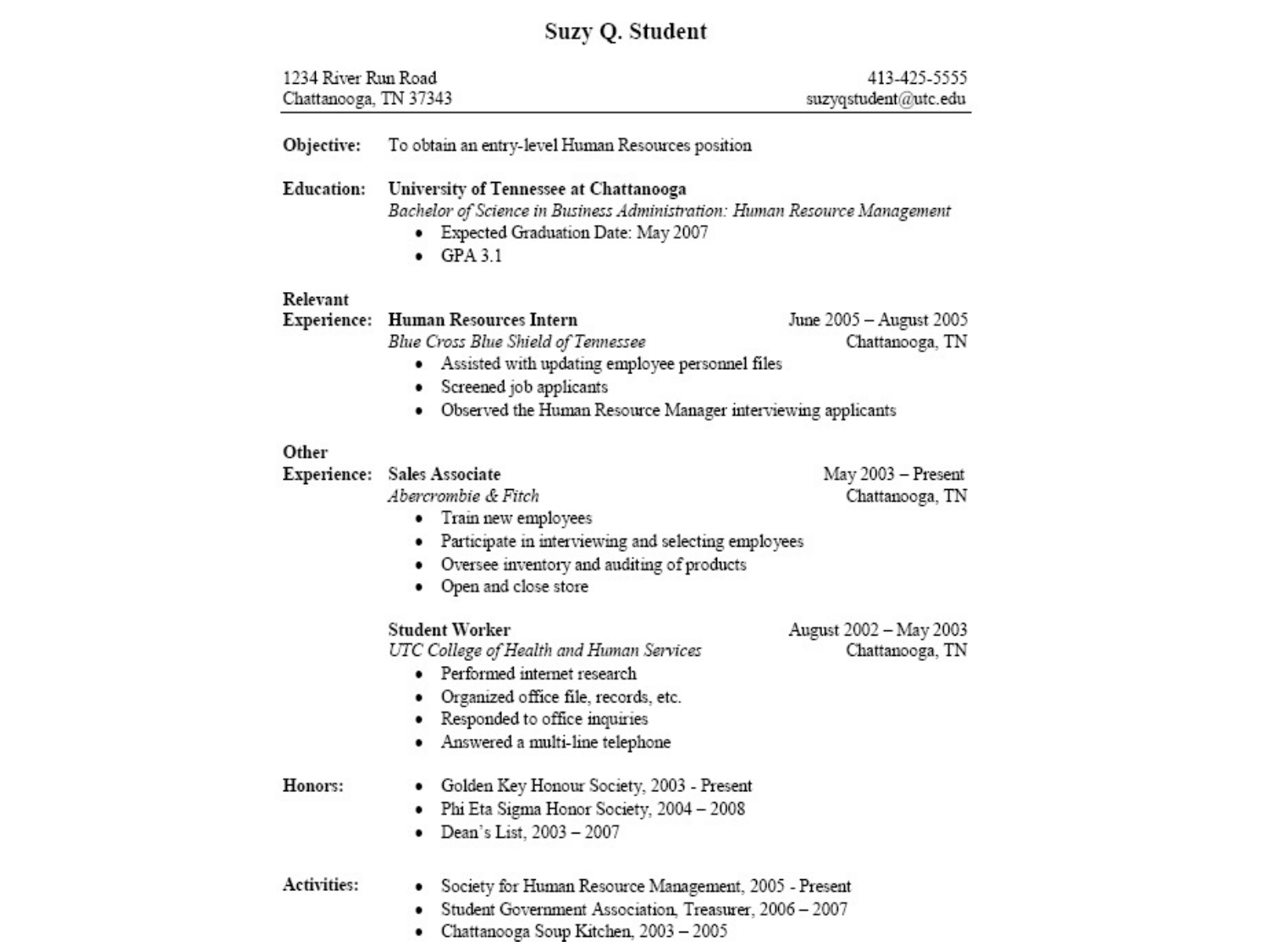### **Resume Dos**

- $\neg$  Use action verbs
- <sup>q</sup> Use short, concise sentences
- $\Box$  Use  $\#$ , %, \$ amounts
- □ Keep resume easy to read
- <sup>q</sup> Keep resume about one page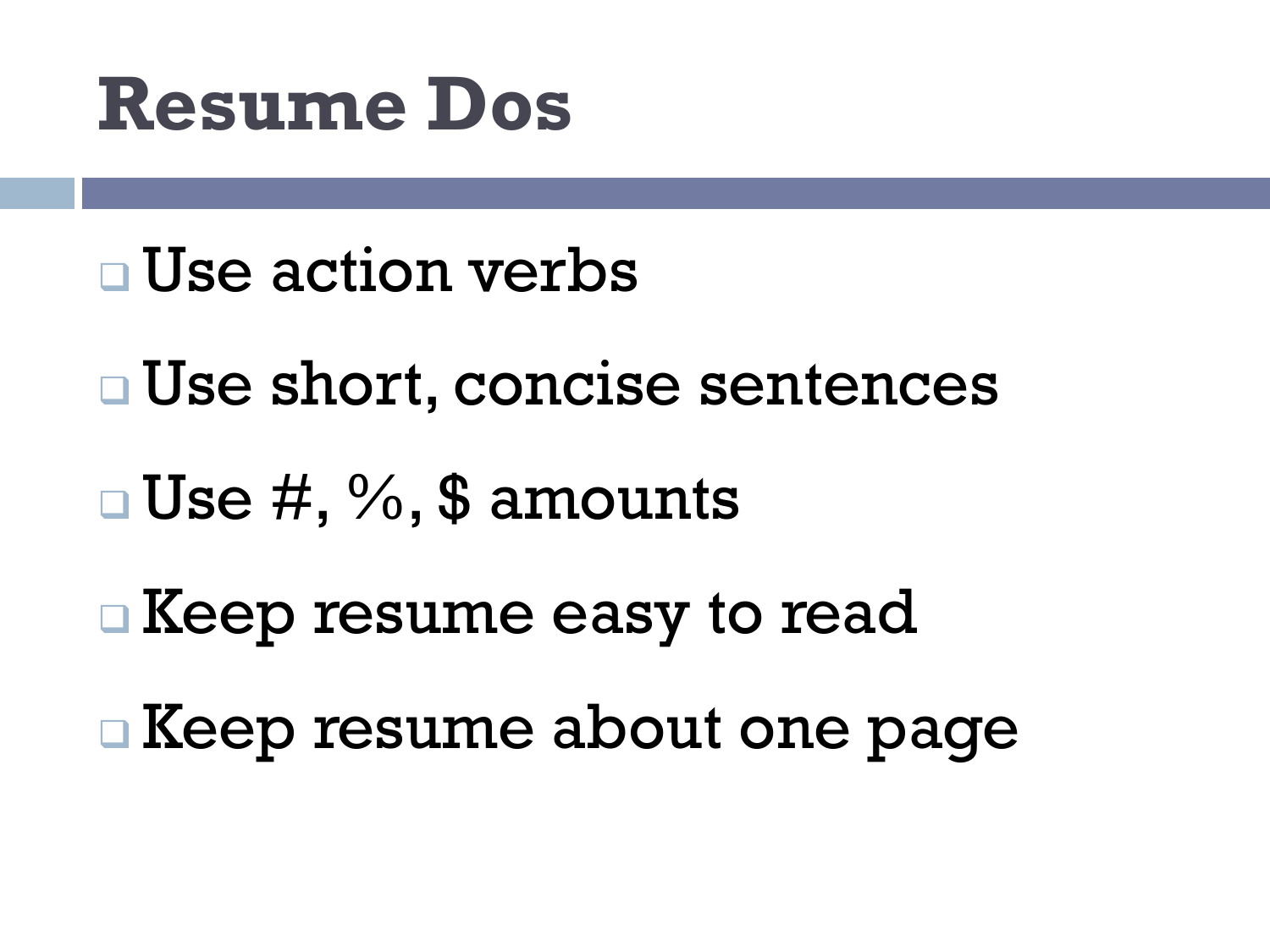### **Resume Don'ts**

- $\square$  Do not use the pronouns such as I, me, my, etc.
- Do not include references
- Do not clutter your resume with nonessential information
- Do not make any misrepresentations
- □ Do not include personal information
	- □ SSN, age, sex, height, weight, marital status, photograph, etc.